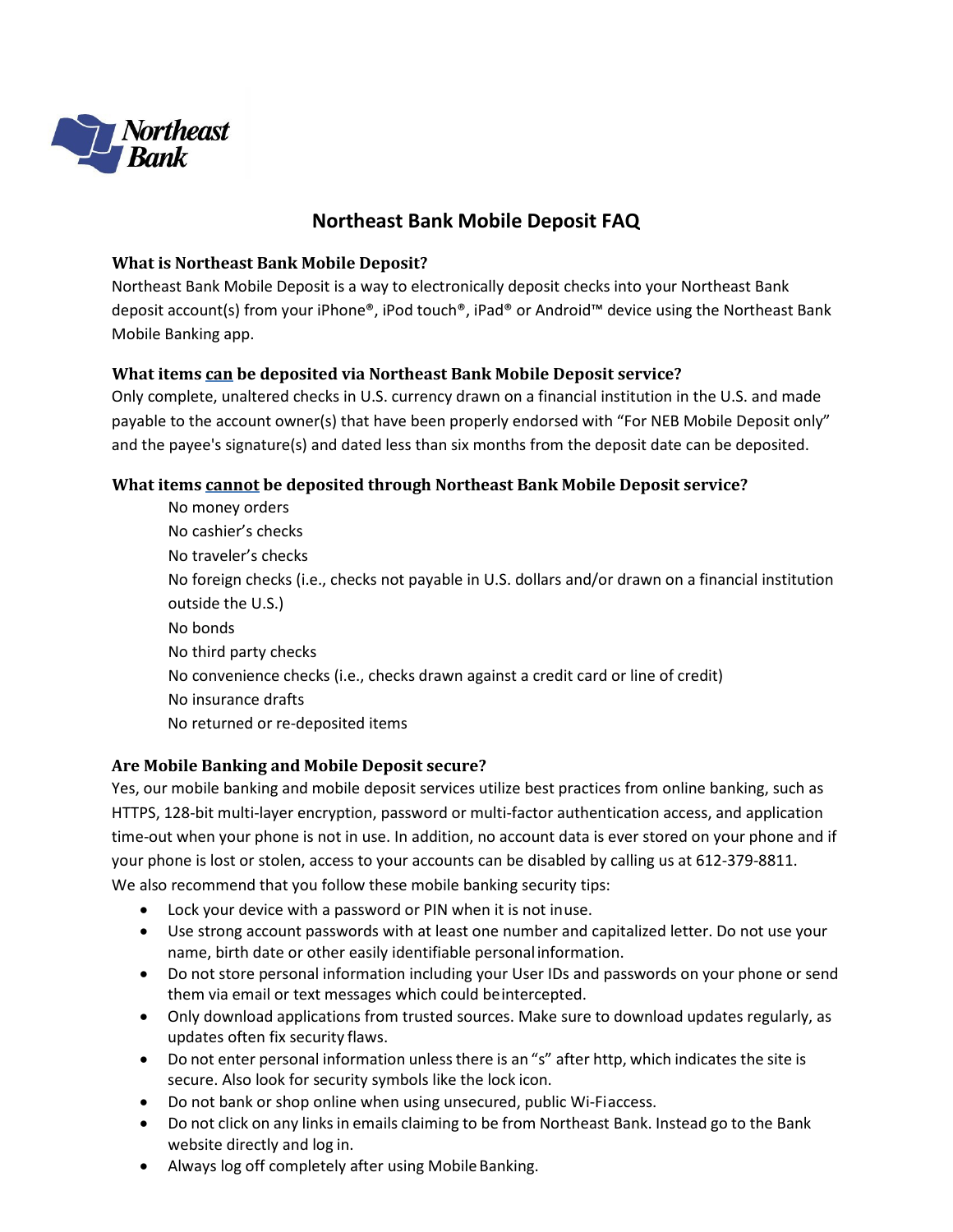# **What are the qualifications for Northeast Bank Mobile Deposit?**

In order to be eligible to use Northeast Bank Mobile Deposit you must meet the following criteria:

- Northeast Bank customer for a minimum of 30 days with a checking or savingsaccount
- Northeast Bank Online Banking customer
- Have not been overdrawn more than one (1) time in the last 3months
- No more than one (1) Returned Deposit Item in the last 6months
- Agree to the terms of the Mobile Deposit Agreement listed in the MORE section under the Mobile Deposit function of the Northeast Bank Mobile BankingApp.

NOTE: If you breach any of the terms of your Mobile Deposit Agreement, you use the Services for any unauthorized or illegal purposes, or you use the Services in a manner inconsistent with the terms of your account agreement or any other agreement with us, your access to our Mobile Deposit service will be terminated.

# **What are the technical requirements to use Northeast Bank Mobile Deposit?**

- Apple iOS devices:
	- o iOS 10.0 or greater operating system
	- o Working camera
	- $\circ$  Note: This app is optimized for the iPhone so it will appear small on aniPad.
- Android devices:
	- o Version 4.0 or greater operating system
	- o Working camera
- Internet access from yourdevice
- Appropriate (iOS or Android) Northeast Bank Mobile Banking app downloaded to yourdevice

# **What does it cost to use Northeast Bank Mobile Deposit service?**

Northeast Bank does not charge for personal mobile check deposits into personal deposit accounts. Business customers are entitled to ten (10) free mobile check deposits per Online Banking ID per month. Businesses interested in more than 10 mobile check deposits per month can enroll in the Business Mobile Deposit Package, which allows a business to deposit an unlimited number of checks via mobile deposit each month for a fee.

## **Are there limits to how much I can deposit using Northeast Bank Mobile Deposit?**

Yes, limits are set for the number and dollar amount of mobile check deposits that each customer can make per day and per month. For questions about your Mobile Deposit limits or to request an increase, please call Northeast Bank at 612-379-8811 and ask for an Electronic Banking Specialist.

## **Is Northeast Bank Mobile Deposit for consumers or businesses?**

This service is available to qualified consumer and business customers of Northeast Bank. With Mobile Deposit, checks are deposited one at a time so it may not be the right fit for an organization that needs to deposit many checks on a frequent basis. If you are a business banking customer, please contact your Northeast Bank banker to discuss Mobile Deposit and Remote Deposit to determine which service(s) are right for your needs.

## **How do I access Northeast Bank Mobile Deposit?**

- Log in to the Northeast Bank Mobile Banking app with your Northeast Bank online banking credentials.
- Select the "Mobile Deposit" option from the MainMenu.
- If you see the "Deposit Checks" or "Deposit or Review Checks" option, you have already been setup with access for the Mobile Deposit service and you can follow the prompts on yourphone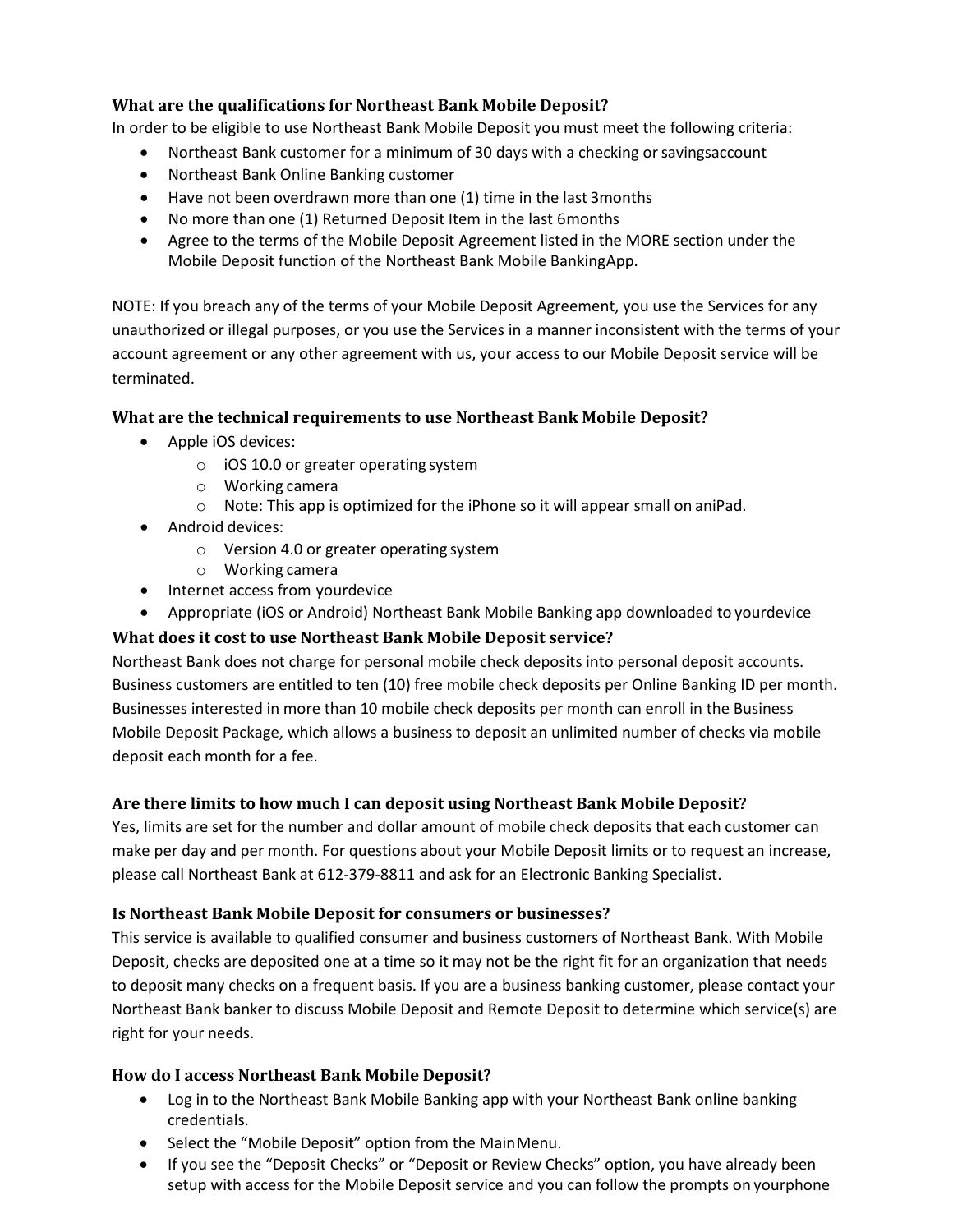to select your account information and take pictures of the check.

- If you see the "Mobile Deposit Enrollment" screen, fill in the required information and submit your enrollment request.
	- o Your request will be reviewed by a member of our Electronic BankingTeam
	- $\circ$  You will be notified by email whether/when you are approved for the service

| <b>OUTE</b><br>3:02                                                                                                                                                                  | <b>SOUTE</b><br>$3:03 \quad \Box$                                                                                                                                                    | $3:03$ $\blacksquare$<br><b>© OHTE⊿</b>                                                                                                                                              | $3:03$ $\blacksquare$<br>$\heartsuit$ OUTE $\measuredangle$ =                                                                                                                        |
|--------------------------------------------------------------------------------------------------------------------------------------------------------------------------------------|--------------------------------------------------------------------------------------------------------------------------------------------------------------------------------------|--------------------------------------------------------------------------------------------------------------------------------------------------------------------------------------|--------------------------------------------------------------------------------------------------------------------------------------------------------------------------------------|
| J<br>Mobile Remote De X<br>$\equiv$                                                                                                                                                  | J<br>Mobile Remote De<br>$\equiv$<br>3<br>$\mathsf{x}$                                                                                                                               | Mobile Remote De X<br>$\equiv$<br>J                                                                                                                                                  | ⋓<br>Mobile Remote De<br>$\mathbf{\times}$                                                                                                                                           |
| Mobile Remote Deposit Enrollment                                                                                                                                                     | Mobile Remote Deposit Enrollment                                                                                                                                                     | Mobile Remote Deposit Enrollment                                                                                                                                                     | Mobile Remote Deposit Enrollment                                                                                                                                                     |
| Please complete all fields listed below<br>as this information will be submitted and<br>verified. Once complete, we will send<br>you a notification that you have been<br>activated. | Please complete all fields listed below<br>as this information will be submitted and<br>verified. Once complete, we will send<br>you a notification that you have been<br>activated. | Please complete all fields listed below<br>as this information will be submitted and<br>verified. Once complete, we will send<br>you a notification that you have been<br>activated. | Please complete all fields listed below<br>as this information will be submitted and<br>verified. Once complete, we will send<br>you a notification that you have been<br>activated. |
| Enroll for Mobile Remote Deposit                                                                                                                                                     | Enroll for Mobile Remote Deposit                                                                                                                                                     | Enroll for Mobile Remote Deposit                                                                                                                                                     | Enroll for Mobile Remote Deposit                                                                                                                                                     |
| Account Number                                                                                                                                                                       | Account Number<br>4000100                                                                                                                                                            | <b>Remote Deposit</b><br>By clicking 'I Agree', you agree to the Mobile<br>Deposit Terms as outlined within the MORE<br>section. Click 'Cancel' to decline your                      | Remote Deposit<br>Your enrollment has been submitted<br>successfully and is pending approval.                                                                                        |
| Email Address                                                                                                                                                                        | Email Address<br>mgeiger@nebankmn.com                                                                                                                                                | enrollment.<br><b>LAGREE</b><br><b>CANCEL</b>                                                                                                                                        | $\checkmark$ ok                                                                                                                                                                      |
| A valid email address is required.                                                                                                                                                   | Mobile Number (10 Digit)                                                                                                                                                             | Mobile Number (10 Digit)                                                                                                                                                             | Mobile Number (10 Digit)                                                                                                                                                             |
| Mobile Number (10 Digit)                                                                                                                                                             | 763 - 1                                                                                                                                                                              | 7636706082                                                                                                                                                                           | 7636706082                                                                                                                                                                           |
| <b>ENROLL</b>                                                                                                                                                                        | <b>ENROLL</b>                                                                                                                                                                        | <b>ENROLL</b>                                                                                                                                                                        | <b>ENROLL</b>                                                                                                                                                                        |
| $\epsilon$                                                                                                                                                                           | $\epsilon$                                                                                                                                                                           | $\left\langle \right\rangle$                                                                                                                                                         | $\epsilon$                                                                                                                                                                           |

## **What is the cutoff time to make a mobile deposit? When will the funds be made available?**

Checks deposited via Mobile Deposit by 5:00 p.m. Central Time on a business day (generally Monday through Friday, except Federal holidays) will be considered deposited on that business day and subject to the Funds Availability Disclosure provided to you during account opening. Otherwise, we will consider that the deposit was made on the next business day we are open. Funds deposited using Mobile Deposit will generally be made available on the first business day after the day of deposit. However, in some cases, funds may take longer before they are available for your use (up to several business days). Our standard check holds apply. Please see the *Your Deposit Account* pamphlet that you received at account opening for more details.

#### **How should I endorse a check for mobile deposit?**

You should restrictively endorse checks transmitted through Mobile Deposit as follows:

[Payee signature(s)] For NEB Mobile Deposit only

If the check is made payable to you and another payee, then the checkmust:

- include the restrictive endorsement notedabove,
- be endorsed by both payees, and
- be deposited into a joint account owned by both payees or an individual account for either payee.

#### **Any tips for taking good check photos?**

Taking high quality photos of the check is the best way to make Northeast Bank Mobile Deposit quick and easy. Here are some hints to keep in mind:

- Place the check in a well-lit area on a dark, non-reflectivebackground
- Ensure that only the check is visible in the view screen no other objectsoredges